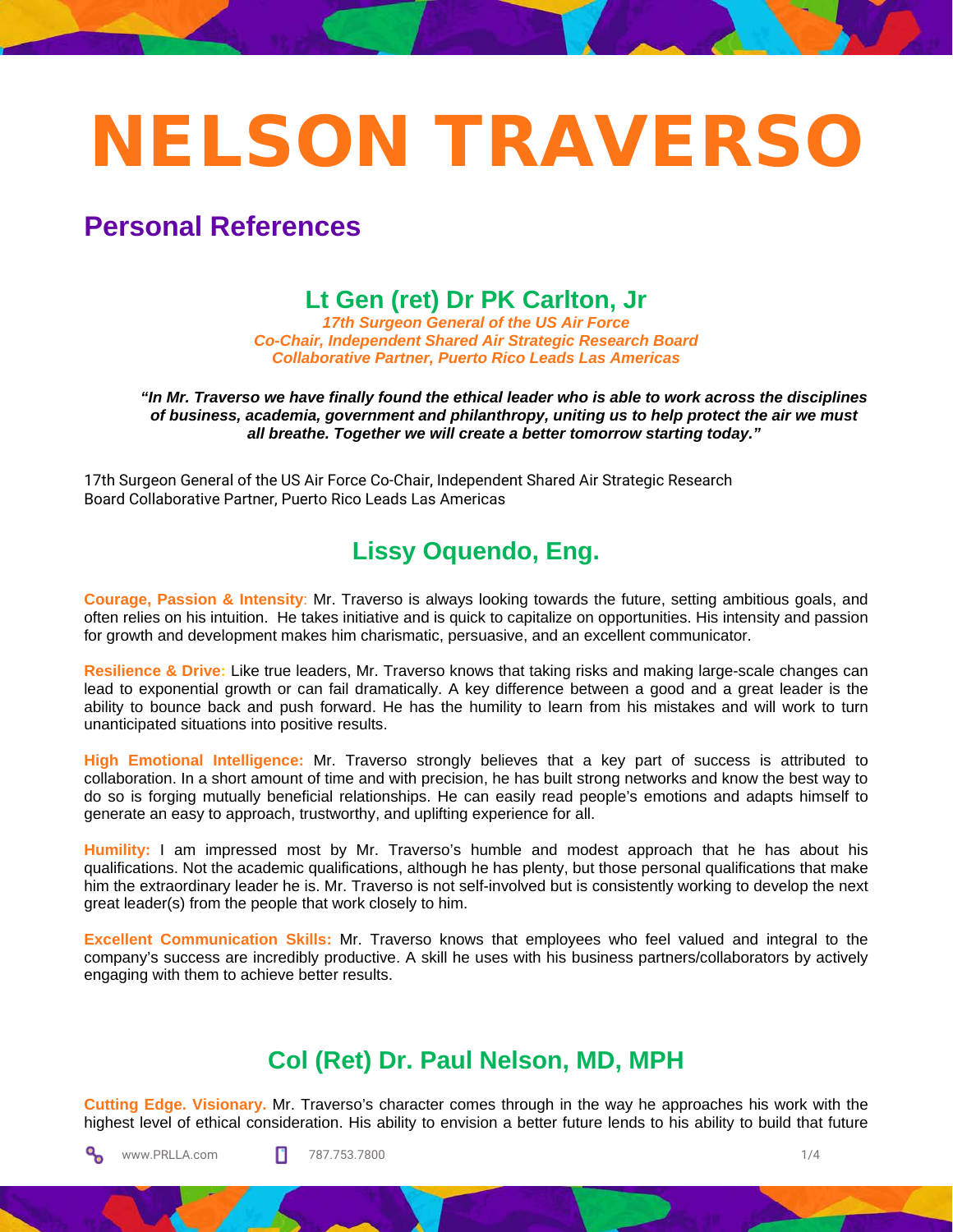today. Mr. Traverso's consistent work across a wide variety of disciplines and cultures to build a better tomorrow makes a difference in the lives of the people of Las Americas today.

## **Membership & Education**

- Collaborator and member of the Independent Shared Air Strategic Research Board of the United States • Works to inform and educate communities around the United States and Puerto Rico
- Member of the American Institute of CPA's (AICPA)
- Member of the Puerto Rico Society of Certified Public Accountants
- Former 5-year Chairman of the Technology Committee of the Puerto Rico Society of CPA
- Former Member of the Faculty of the American Institute of CPA's
	- Information Technology Courses taught include Web Trust and Digital Signatures
- University of Puerto Rico (Rio Piedras Campus)
	- BBA in Accounting with a focus on Taxation courses
	- Magna Cum Laude
	- Harvard Business School*, 2017-2018*
		- Executive Leadership Course in Leadership and Negotiating

#### **Relevant Experience**

- 1997-Present | Chief Executive Officer, SayNet, Inc.
- Develops solutions to combat the spread of SARS-CoV-2 (COVID-19, which has led to the reduction of the impact COVID-19 has on businesses.
	- Analyzes& certifies technology that produces hydrogen peroxide to purify and disinfect surfaces & air.
	- Analyzes& certifies emerging technologies in the fields of health & medicine relevant to COVID-19.
- Disaster Recovery Team for Puerto Rico Aqueducts & Sewers Authority (Dec 2017)
	- Charged the development and implementation of processes for the accounting and recording of FEMA-compliant disaster-related expenses.
	- Screened, selected, and evaluated staff to execute the work program & agreed-upon procedures.
- Advisor to the Puerto Rico Secretary of Health, *2017-present*
	- Prepares presentations and reports for the Secretary of Health, who is charged with implementing a Zero-Based budget in all Public Health Programs. This budget focuses on Women and Prenatal Care, Drug Abuse Prevention, Vector Prevention Programs, and Mental Health.

#### **Companies:**

**TRCCPA, LLC-**With over 30 years of proven success as industry leaders, we lead with the example of our quality work and service. Hundreds of business owners put the growth of their businesses in our hands. As part of the MT Consulting family, TRC focuses on tax, accounting, and audit with a multi-disciplinary approach based on data-driven decision-making and a background in accounting, law, and mathematics. *For more information, please visit [trccpa.org](https://www.trccpa.org/)*

**MedTrust, LLC-**Their mission is to help healthcare professionals increase their profit, carry out profitable projects, and have a successful practice by providing consultation and advice. We also take care of the necessary processes so healthcare professionals can benefit from all the available incentives and exemption programs. *For more information, please visit [medtrustllc.com](https://medtrustllc.com/)*

ೄ www.PRLLA.com 2/4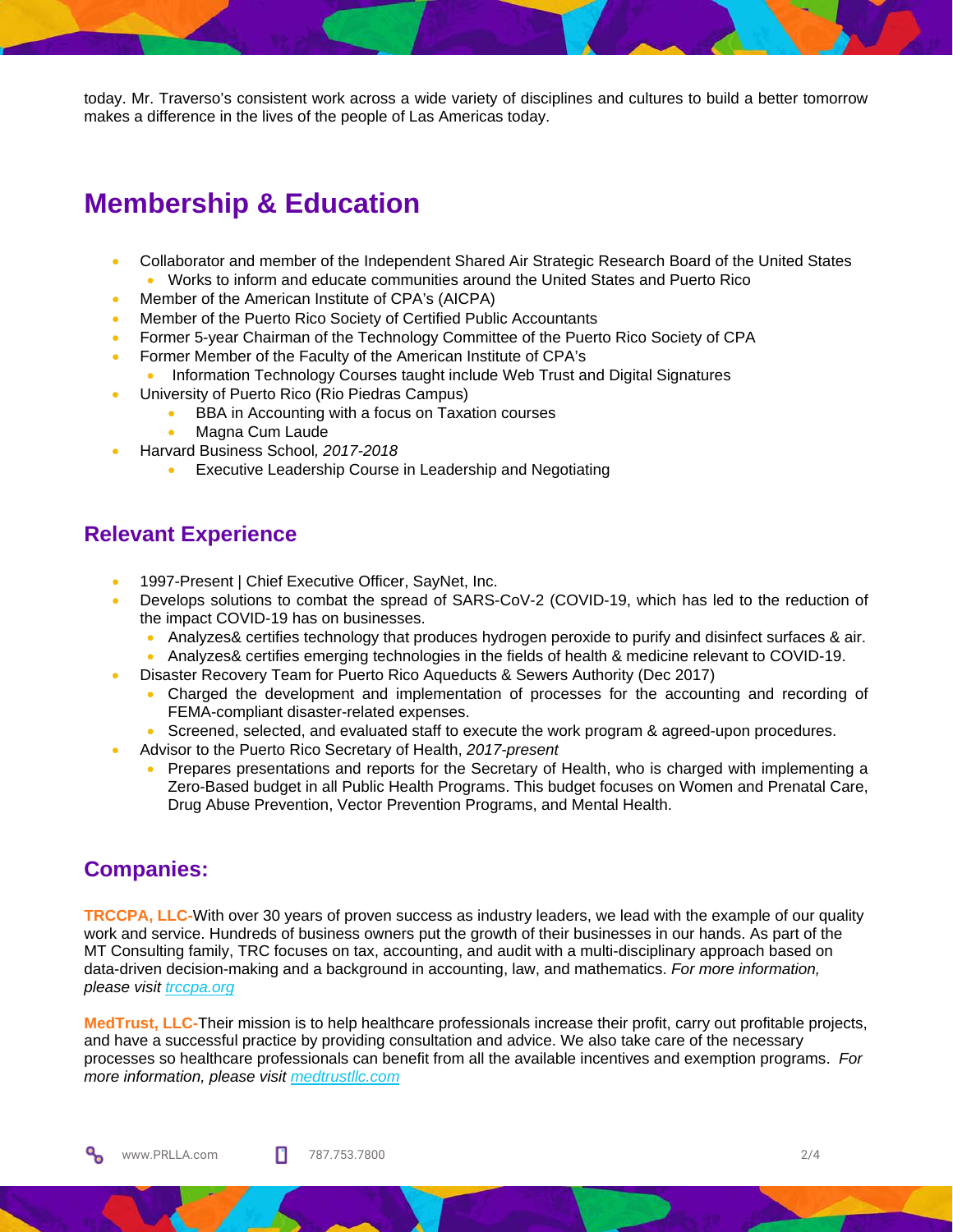**Saynet, Inc.-**Provide services in COVID-19 Consulting & Prevention, Statistician & Risk Assessment, Accountant, Auditors & Controllers, Digital Signatures & Encryption, TeleMedicine among other services. *For more information, please visit [saynet.net](https://www.saynet.net/)*

## **Under Preterm Labor and Coronavirus Foundation and Puerto Rico Leads las Americas**

## **Saving Lives**

The history of Puerto Rico Leads the Americas (PRLLA) begins in 2017. We set out to help the most vulnerable population in public health by identifying emerging technologies for obstetrician offices, nurseries and hospital wards, particularly airborne pathogen control. In June 2017, we were informed that 12 babies in neonatal intensive care units in the Dominican Republic were infected with a virus that is known today as SARS-CoV-1 (Coronavirus). The incubators were all located within the same room and over a 72-hour period, all twelve babies lost their lives.

American philanthropist, scientist, and inventor Alton Holt traveled from Texas to Santo Domingo, R.D. with various precision equipment and instruments developed between himself and the US military. The purpose was to continuously combat airborne pathogens. Holt developed the disinfection protocol that stopped the spread and voluntarily donated technology for the continued reduction of microbial infections. This technology belongs to the category of photocatalytic oxidation technology. About three hospitals in Santo Domingo and Santiago, Dominican Republic were disinfected, eliminating the spread of the virus in the air in less than seven days.

## **Who We Are**

Everyone has a right to breathe air that is pure and clean. The Puerto Rico Leads las Americas team of volunteers and partners are committed to this mission, and we fulfill it by promoting the AirSafe Protocol in order to ensure indoor air is free of harmful pathogens like the SARS-CoV-2 that causes COVID-19.

We are dedicated to help organizations and businesses alike by enabling them to safely reopen with a minimal risk of contagion, using protocols, guidelines, and technologies that are scientifically proven. We achieve this by creating touch points with professionals that can help your organization or business receive financial aid when implementing a protocol certified to reduce the spread of COVID-19, such as the AirSafe Protocol.

# **Powerful Partnerships**

Thanks to the efforts of many organizations and professionals in industries related to public safety, healthcare, and others, state and federal agencies have granted funds to implement technologies and protocols designed to fight COVID-19. If you are interested in learning more about these federal grants, visit the Office of Federal Affairs of the Municipality where your business is located, or get in touch with our partners to start the process of receiving state-funded financial support for implementing a protocol light AirSafe.

We believe everyone has a fundamental right to have access to clean air, free of pathogens such as COVID-19. For this reason, we conduct independent studies on technologies and health & safety guidelines to certify their effectiveness and form part of our multi-layered protocol that guarantees clean air: AirSafe.

We have partnered with research institutions across the Americas to certify and audit clean air protocols. One of these institutions is the renowned Independent Shared Air Strategic Research Board (IRB), with whom we have a mutual agreement to inform and educate communities around the United States and Puerto Rico.

ೄ

www.PRLLA.com 2/4 787.753.7800 3/4